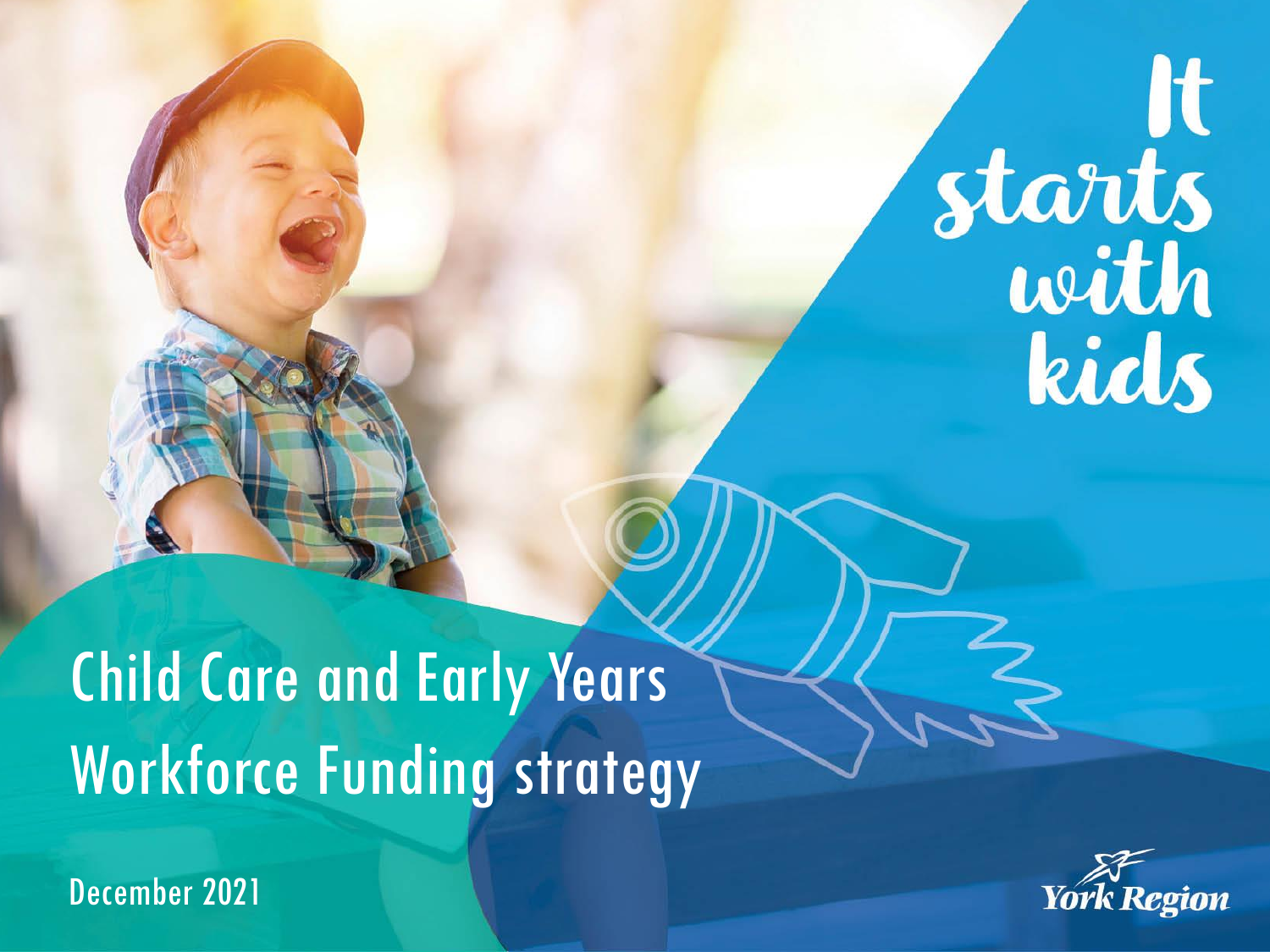### Child Care and Early Years Workforce Funding strategy

**One-time federal investment in workforce funding for 2022 and January to March 2023**

**Key objectives:**

- **Sustain** existing workforce to ensure a stable and high-quality child care system
- **Enhance** access to opportunities that promote retention and recruitment, including professional development, training and qualification upgrade programs
- **Grow** the number of qualified staff in the workforce to increase access to care for families
- **Attract** and support the development of a diverse workforce to reflect the children and families accessing programs

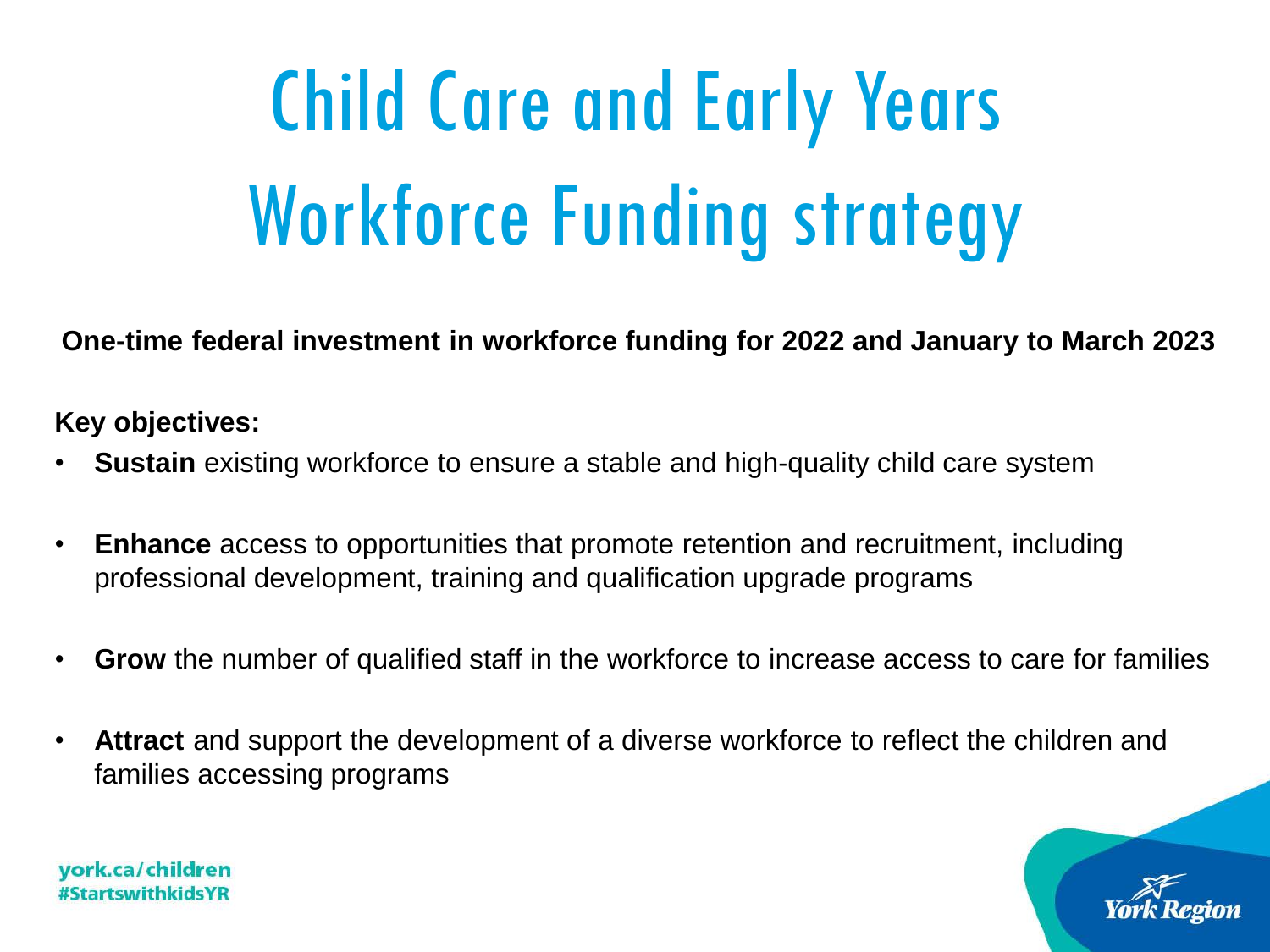## Child Care and Early Years Workforce Funding strategy

#### **Initiatives:**

1. Professional Development that includes two professional learning days for eligible staff and mentorship opportunities

2. Workforce Capacity and Innovation Fund to support innovative recruitment and retention strategies

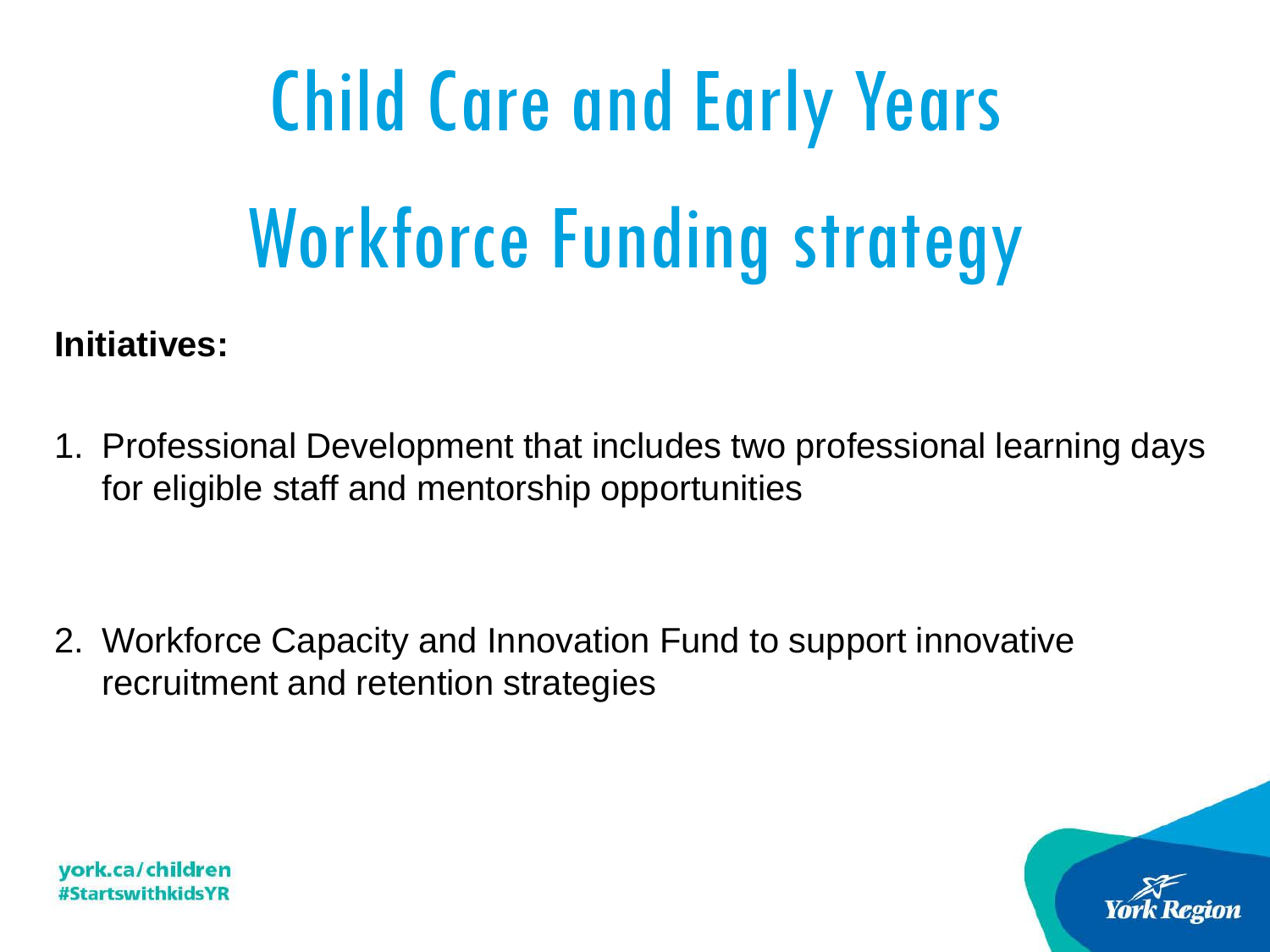#### Professional Learning Strategy

- To build on existing approaches and/or implement new strategies that includes two days for eligible staff
- Eligible staff are program staff and supervisors in licensed child care (LCC), home visitors and providers in licensed home child care (LHCC) and program staff, and supervisors in EaryON. Funding can also be used for non program staff, resource consultants and authorized rec staff.

Priority areas include:

- How Does Learning Happen? (HDLH) and pedagogies in alignment with HDI H
- Mental health and well-being
- Anti-racism and inclusive practices
- Incorporating Indigenous perspectives and pedagogies
- Supporting children with special needs through inclusive approaches
- Health and safety practices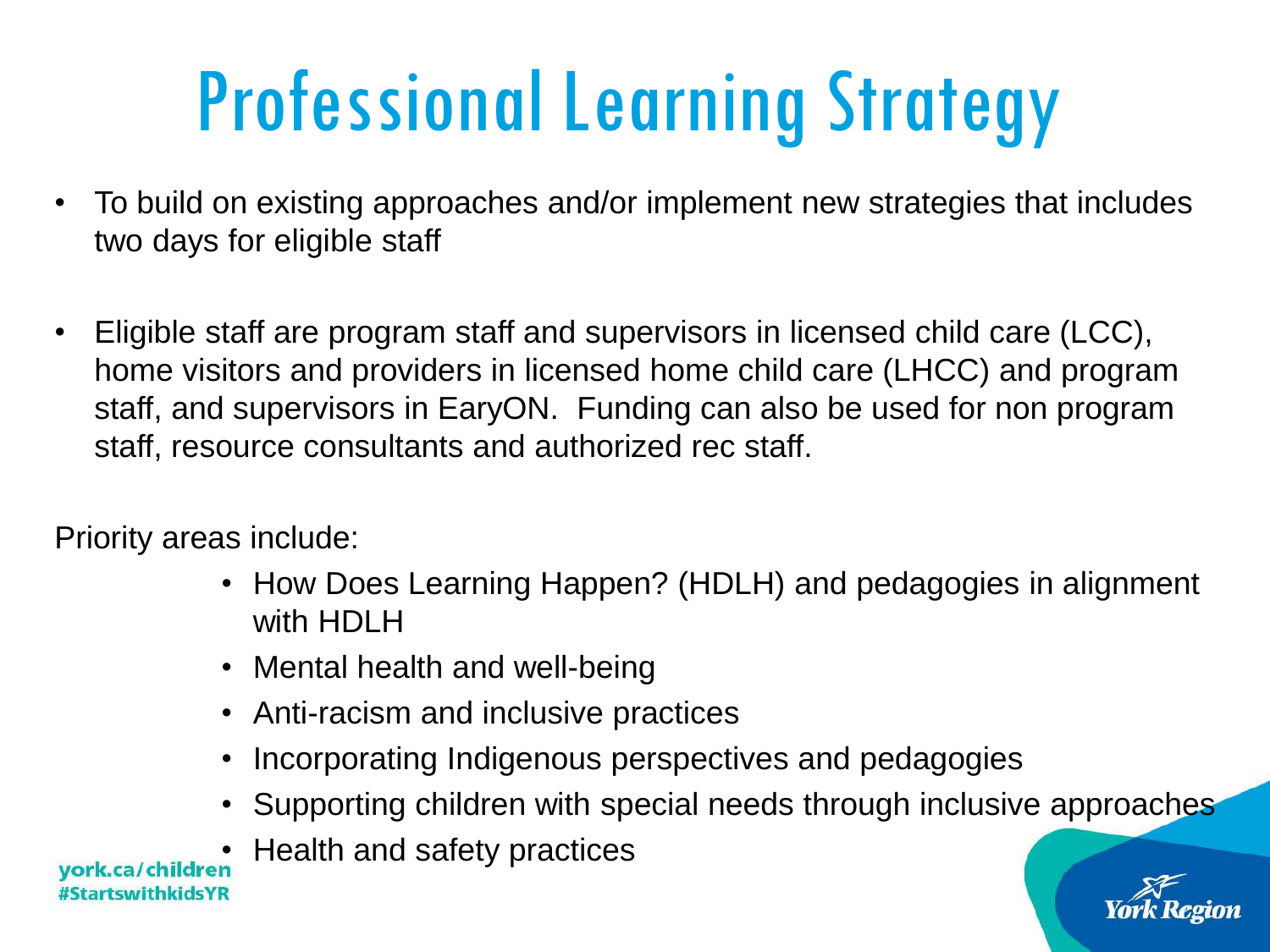#### **Mentoring**

- Commitment to working with local partners to enhance access to local mentorship opportunities for those who benefit the most, such as new staff and supervisors
- Build on existing mentoring strategies and/or pilot new approaches
- Provide leadership and supervisory development opportunities to promote staff support, identify staff learning needs and manage the reciprocal relationship between staff and their leaders

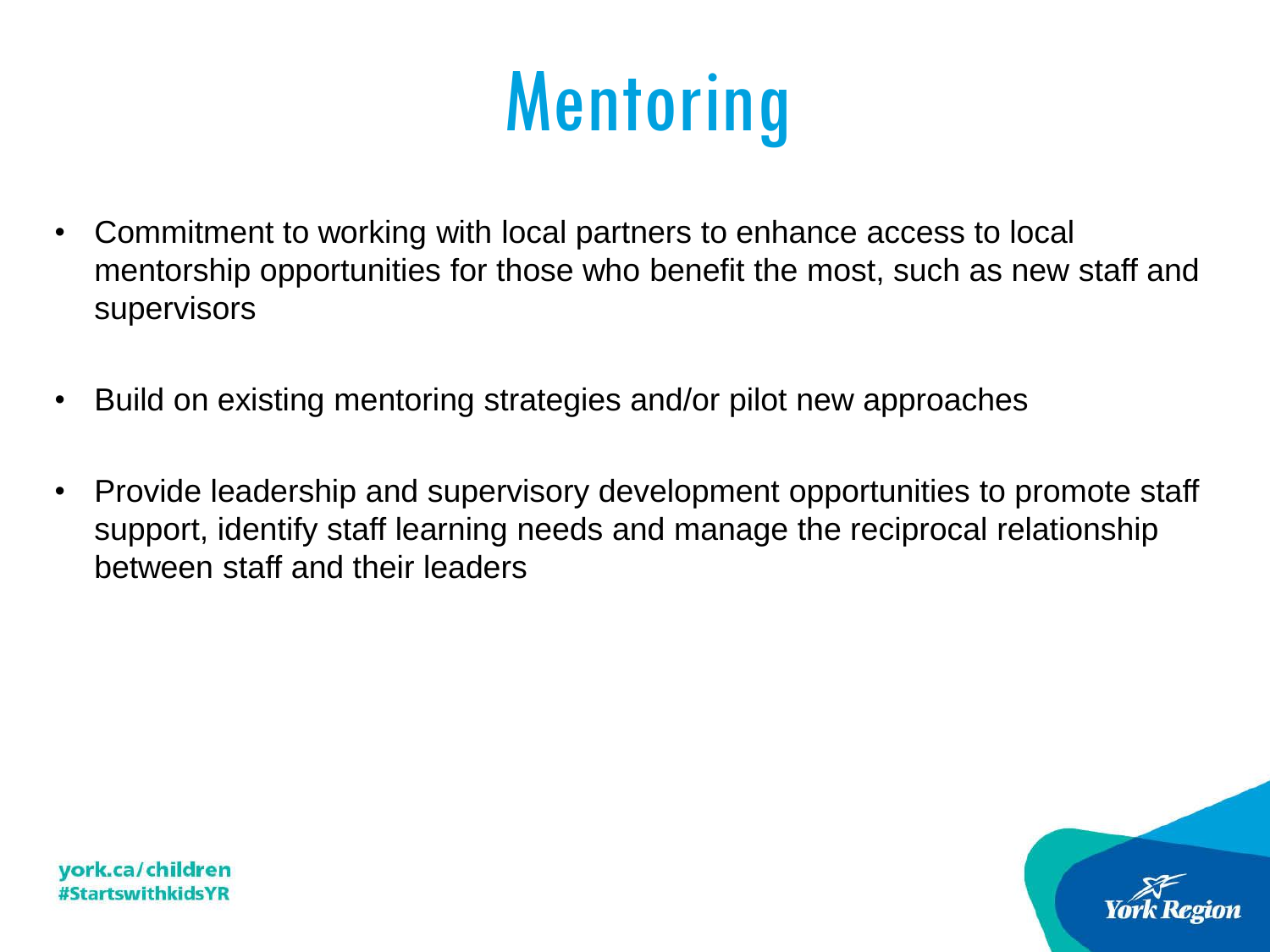#### Workforce Capacity and Innovation

Collaboration with local community partners to build and implement innovative strategies to support the recruitment and retention of the workforce.

Strategies must be aligned with the key objectives: Sustain, Enhance, Grow and Attract.

- Funding to be used to support local priorities
- Focus on reducing barriers to becoming a registered early childhood educator (RECE) and provide access to additional qualifications
- The funding cannot be used to increase compensation entitlement, including wage and salary rates, increases to benefits including vacation or bonuses

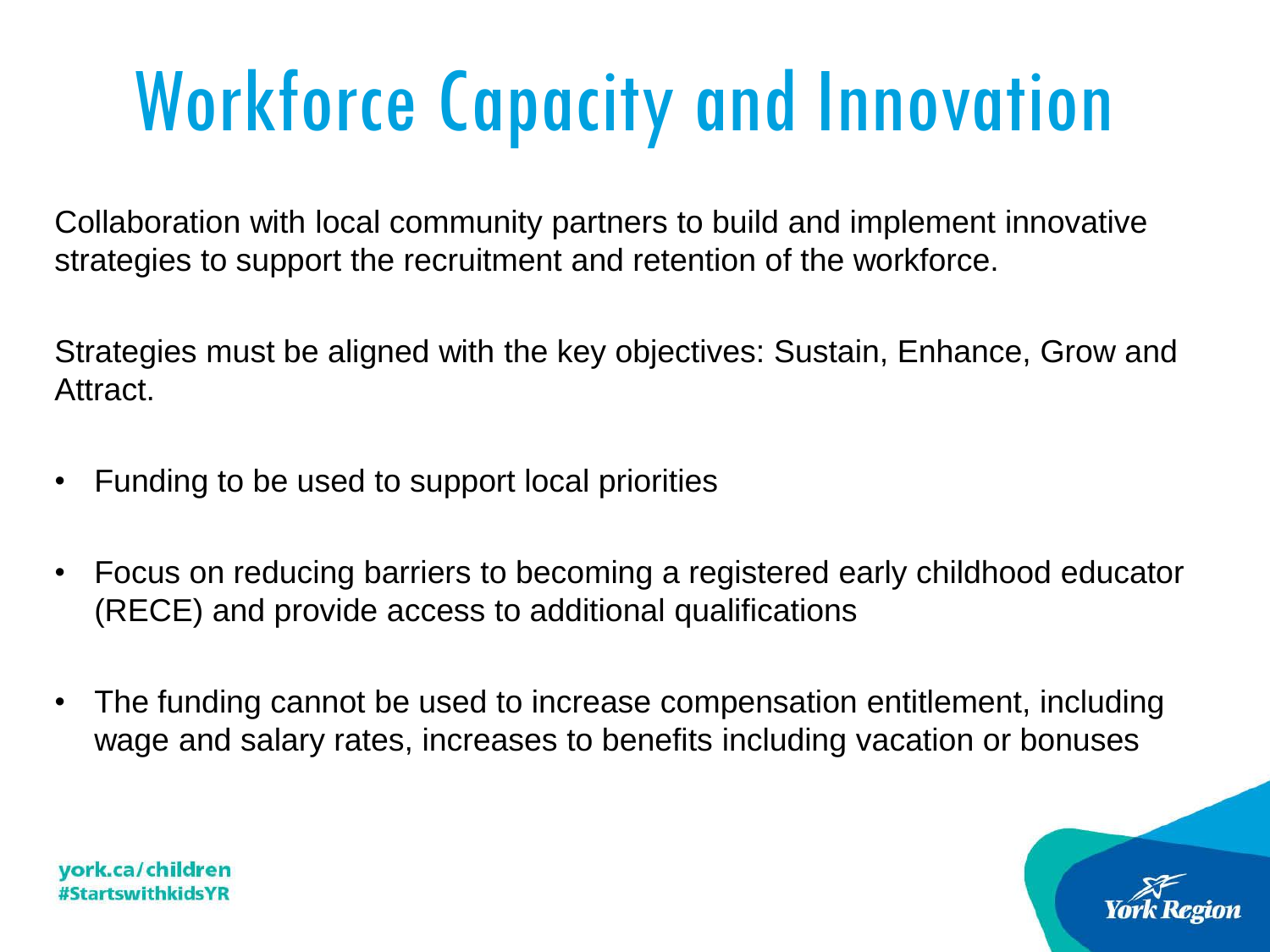#### Workforce Capacity and Innovation

What is possible?

- Partnerships with education, employment initiatives and training institutions, such as local secondary school boards to increase number of qualified staff in the workforce
- Build an equity-based workplace
- Provide programs that offer grants to obtain further credentials
- Development of local quality initiatives
- Promote and market the RECE profession
- Develop strategies that support continuity and sustainability in employment, such as extending hours to cover release time or planning time